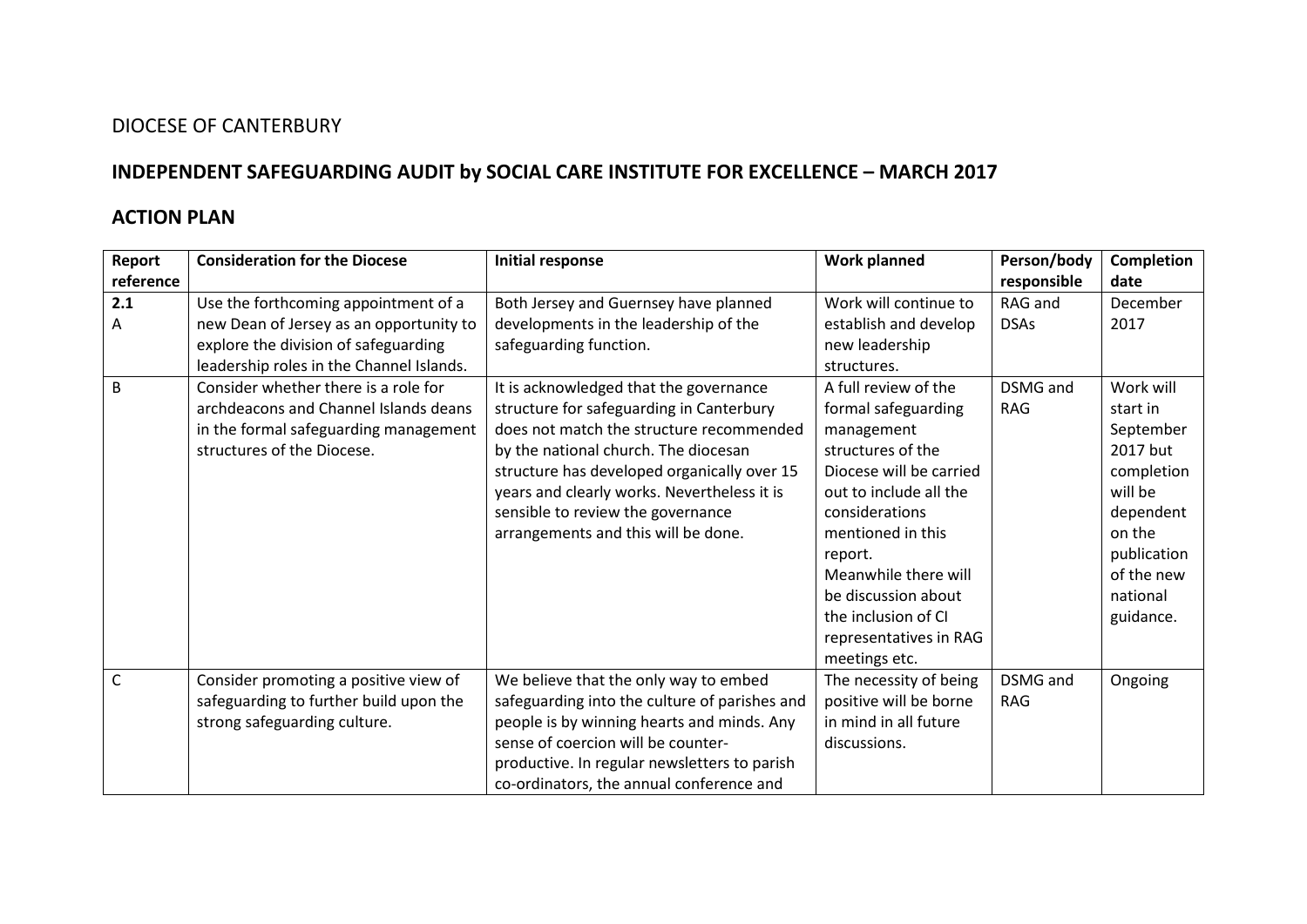|     |                                          | face-to-face training the message is clear -  |                        |                 |           |
|-----|------------------------------------------|-----------------------------------------------|------------------------|-----------------|-----------|
|     |                                          | this is because we want to be a safer church, |                        |                 |           |
|     |                                          | not because we have to.                       |                        |                 |           |
| D   | Discuss whether further developing       | Cathedral and Diocese have different          | The relationship will  | DSMG and        | Ongoing   |
|     | safeguarding links with Canterbury       | perspectives and distinctive challenges but   | continue to develop.   | <b>RAG</b>      |           |
|     | Cathedral would be of mutual benefit.    | one of the diocesan DSAs also acts now in     |                        |                 |           |
|     |                                          | that capacity for the Cathedral, and regular  |                        |                 |           |
|     |                                          | meetings are taking place between the two     |                        |                 |           |
|     |                                          | Management Groups. We are exploring the       |                        |                 |           |
|     |                                          | use by the Cathedral of the diocesan case     |                        |                 |           |
|     |                                          | recording system SafeBase.                    |                        |                 |           |
| 2.2 | Consider whether including the DSAs      | The DST is promoting a wider training forum   | Other ways of          | DSAs and        | Ongoing   |
| Α   | and the DST in wider diocesan team       | and the DSAs are well known in Diocesan       | co-operating will be   | <b>DST</b>      |           |
|     | meetings would be of mutual benefit.     | House. The result is that they are consulted  | examined, particularly |                 |           |
|     |                                          | when safeguarding issues arise and advice     | in current discussions |                 |           |
|     |                                          | and training are provided as appropriate.     | with the Board of      |                 |           |
|     |                                          | There is a close link with the                | <b>Education on</b>    |                 |           |
|     |                                          | Communications Officer.                       | information sharing.   |                 |           |
| B   | To arrange professional supervision in   | The two DSAs have an established pattern of   | We will look for a     | DSAs and        | By        |
|     | accordance with the requirements of      | reviewing cases and offering challenge to     | person with            | <b>RAG</b>      | December  |
|     | the Diocesan Safeguarding Regulations,   | each other which is evidenced on the case     | appropriate            |                 | 2017      |
|     | with explicit links to internal          | file.                                         | qualifications to      |                 |           |
|     | management systems and annual            |                                               | provide professional   |                 |           |
|     | appraisals for the DSAs and DST.         |                                               | supervision with       |                 |           |
|     |                                          |                                               | explicit links to      |                 |           |
|     |                                          |                                               | internal management    |                 |           |
|     |                                          |                                               | systems and annual     |                 |           |
|     |                                          |                                               | appraisals for the     |                 |           |
|     |                                          |                                               | DSAs and DST.          |                 |           |
| 2.3 | Consider a review and restructure of the | Agreed.                                       | A full review of the   | <b>DSMG</b> and | Work will |
|     | management of safeguarding in the        |                                               | formal safeguarding    | <b>RAG</b>      | start in  |
|     | Diocese, using Promoting a Safer Church  |                                               | management             |                 | September |
|     | as a reference point. Within that to     |                                               | structures of the      |                 | 2017 but  |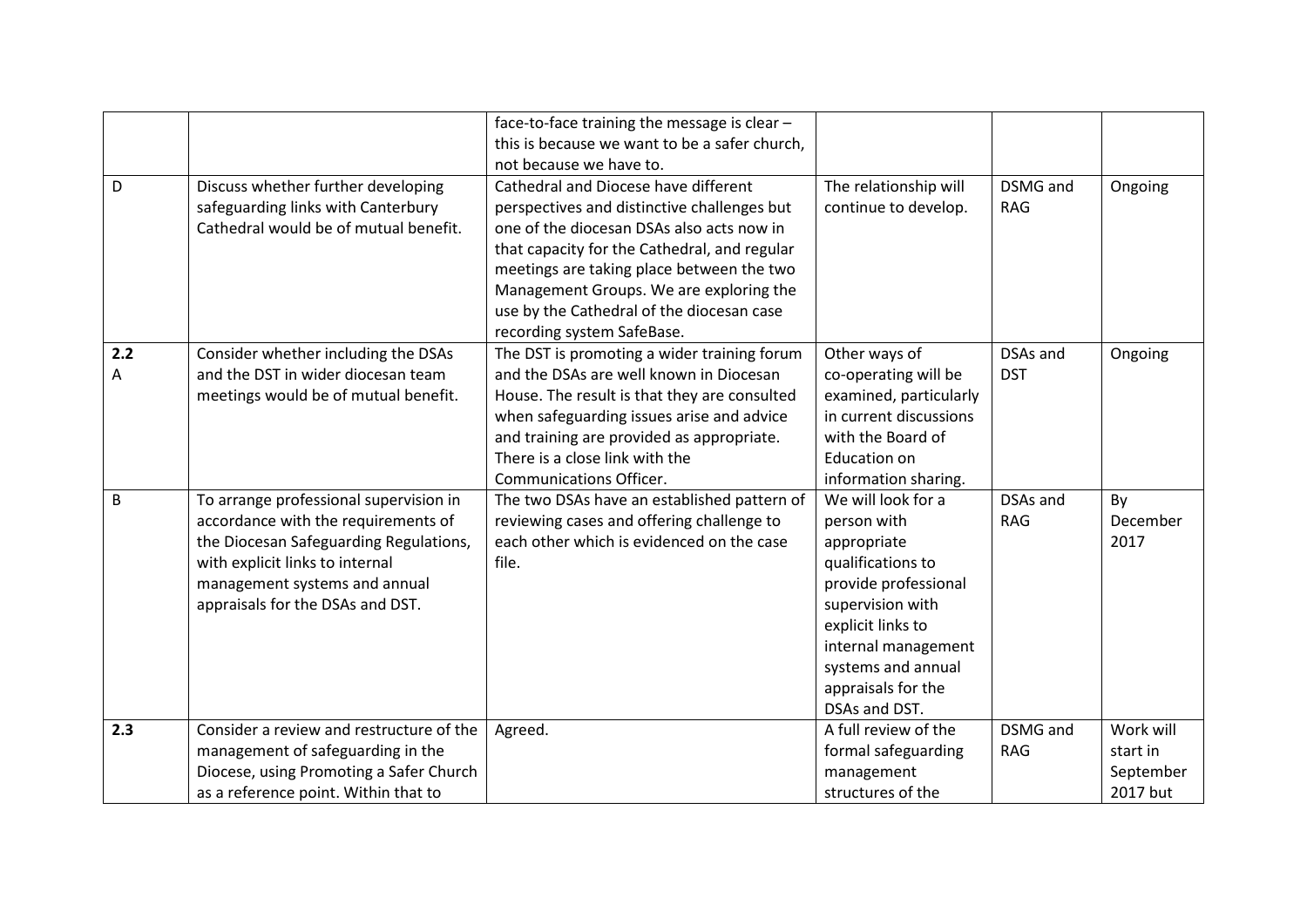|          | address:<br>a) the independence of the chair of the<br><b>DSMG</b><br>b) the function of the RAG<br>c) how to include archdeacons in the<br>diocesan safeguarding management<br>groups<br>d) how best to incorporate<br>representation from the deaneries of<br>Jersey and Guernsey. |                                                                                                                                                                                                                                           | Diocese will be carried<br>out to include all the<br>considerations<br>mentioned in this<br>report.   |                        | completion<br>will be<br>dependent<br>on the<br>publication<br>of the new<br>national<br>guidance. |
|----------|--------------------------------------------------------------------------------------------------------------------------------------------------------------------------------------------------------------------------------------------------------------------------------------|-------------------------------------------------------------------------------------------------------------------------------------------------------------------------------------------------------------------------------------------|-------------------------------------------------------------------------------------------------------|------------------------|----------------------------------------------------------------------------------------------------|
| 2.4      | Make minor updates to the local<br>safeguarding guidelines to remove<br>reference to No Secrets and to include<br>all members of the safeguarding team.                                                                                                                              | These updates have already been made on<br>the diocesan website.                                                                                                                                                                          | The diocesan<br>Guidelines will be<br>reviewed when the<br>new national guidance<br>is published.     | DSMG and<br><b>RAG</b> | By<br>December<br>2017                                                                             |
| 2.5<br>Α | Consider how to consistently implement<br>the use of core groups for church<br>officers, in line with the national<br>guidance (Responding to Serious<br>Situations relating to Church Officers<br>$(2015)$ ).                                                                       | Since the audit practice has been changed to<br>implement the use of core groups in<br>appropriate cases.                                                                                                                                 | Each new case is<br>reviewed to see if a<br>core group is required<br>under the national<br>guidance. | RAG and<br><b>DSAs</b> | Ongoing                                                                                            |
| B        | Consider how to further improve<br>recording systems through prioritising<br>the move to one recording system and<br>including case summaries on large<br>ongoing cases.                                                                                                             | Case summaries are being implemented.<br>All current cases are on the digital system<br>"SafeBase" and in view of the pressures on<br>the safeguarding team we do not see<br>transferring old casework on to the system<br>as a priority. | No further action.                                                                                    |                        |                                                                                                    |
| C        | Consider how to facilitate all involved in<br>safeguarding to exclusively use their<br>diocesan email addresses.                                                                                                                                                                     | Already facilitated.                                                                                                                                                                                                                      | No further action<br>required                                                                         |                        |                                                                                                    |
| D        | Consider how to consistently have risk<br>assessments on file to accompany<br>safeguarding agreements.                                                                                                                                                                               | This is clearly good practice but asking<br>statutory bodies such as the police and<br>probation service to provide copies of their                                                                                                       | SafeBase has been<br>amended to provide a<br>tick box on the                                          |                        | Completed                                                                                          |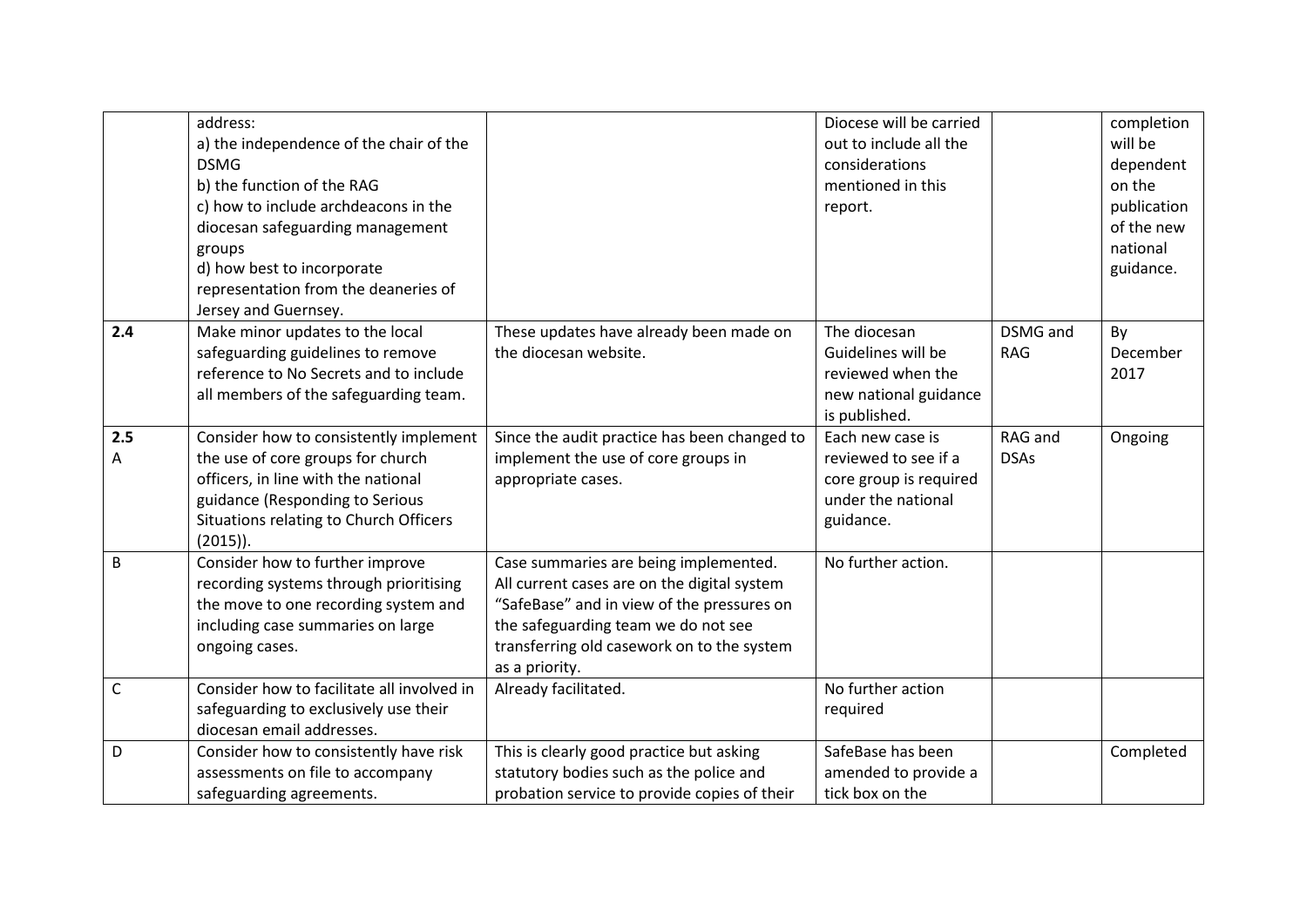|     |                                           | risk assessments is not always productive.    | contract form to<br>prompt a request for |             |           |
|-----|-------------------------------------------|-----------------------------------------------|------------------------------------------|-------------|-----------|
|     |                                           |                                               | the relevant risk                        |             |           |
|     |                                           |                                               | assessment from the                      |             |           |
|     |                                           |                                               | statutory bodies.                        |             |           |
| E   | Consider the implications of the          | The safeguarding team is developing a         | The implications from                    | RAG and     | Ongoing   |
|     | Diocese's increasing engagement with      | relationship with the Communities and         | this developing steam                    | <b>DSAs</b> |           |
|     | service provision for vulnerable people.  | Partnerships Framework, working in            | of work for training,                    |             |           |
|     |                                           | particular with disadvantaged communities.    | awareness-raising and                    |             |           |
|     |                                           | This work has resulted in a significant       | support will be                          |             |           |
|     |                                           | increase in the number of individuals         | carefully monitored to                   |             |           |
|     |                                           | referred to the DSAs.                         | ensure that, if                          |             |           |
|     |                                           |                                               | possible, the resources                  |             |           |
|     |                                           |                                               | required match the                       |             |           |
|     |                                           |                                               | task.                                    |             |           |
| 2.6 | Continue to develop and monitor a clear   | The Diocese has a good record of providing    | As soon as the                           | RAG and DST | By        |
|     | strategy for training lay people, and for | training for licensed and lay individuals,    | promised online lay                      |             | September |
|     | reaching the last of the untrained        | having developed its own courses.             | training resource is                     |             | 2017      |
|     | people with the Bishop's Licence.         | Implementation of the new compulsory          | published by the                         |             |           |
|     |                                           | national lay training strategy is being       | national safeguarding                    |             |           |
|     |                                           | hampered by delays at national level but will | team a comprehensive                     |             |           |
|     |                                           | be rolled out as soon as possible.            | strategy will be rolled                  |             |           |
|     |                                           |                                               | out to parishes and                      |             |           |
|     |                                           | There are very few licensed individuals who   | deaneries. Plans are in                  |             |           |
|     |                                           | have not been trained and pressure is         | place to complete this                   |             |           |
|     |                                           | maintained on licence holders to attend       | training as quickly as is                |             |           |
|     |                                           | training.                                     | reasonably possible.                     |             |           |
| 2.7 | Ensure recruitment filing is secure in    | Some files in the ordination discernment      | This situation has                       |             | Completed |
|     | line with data protection practice.       | process were found to contain loose papers.   | been rectified.                          |             |           |
| 2.8 | Use the parish dashboard to identify      | The backlog in renewed DBS checks has         | Discussions are in                       | <b>RAG</b>  | By        |
|     | missing DBS checks, and use that          | come about because of the pressure of         | progress to decide the                   |             | December  |
|     | information to make a concerted effort    | other demands on the administrative           | most effective use of                    |             | 2017      |
|     | to address any backlog.                   | resources of the safeguarding team.           | the dashboard and it                     |             |           |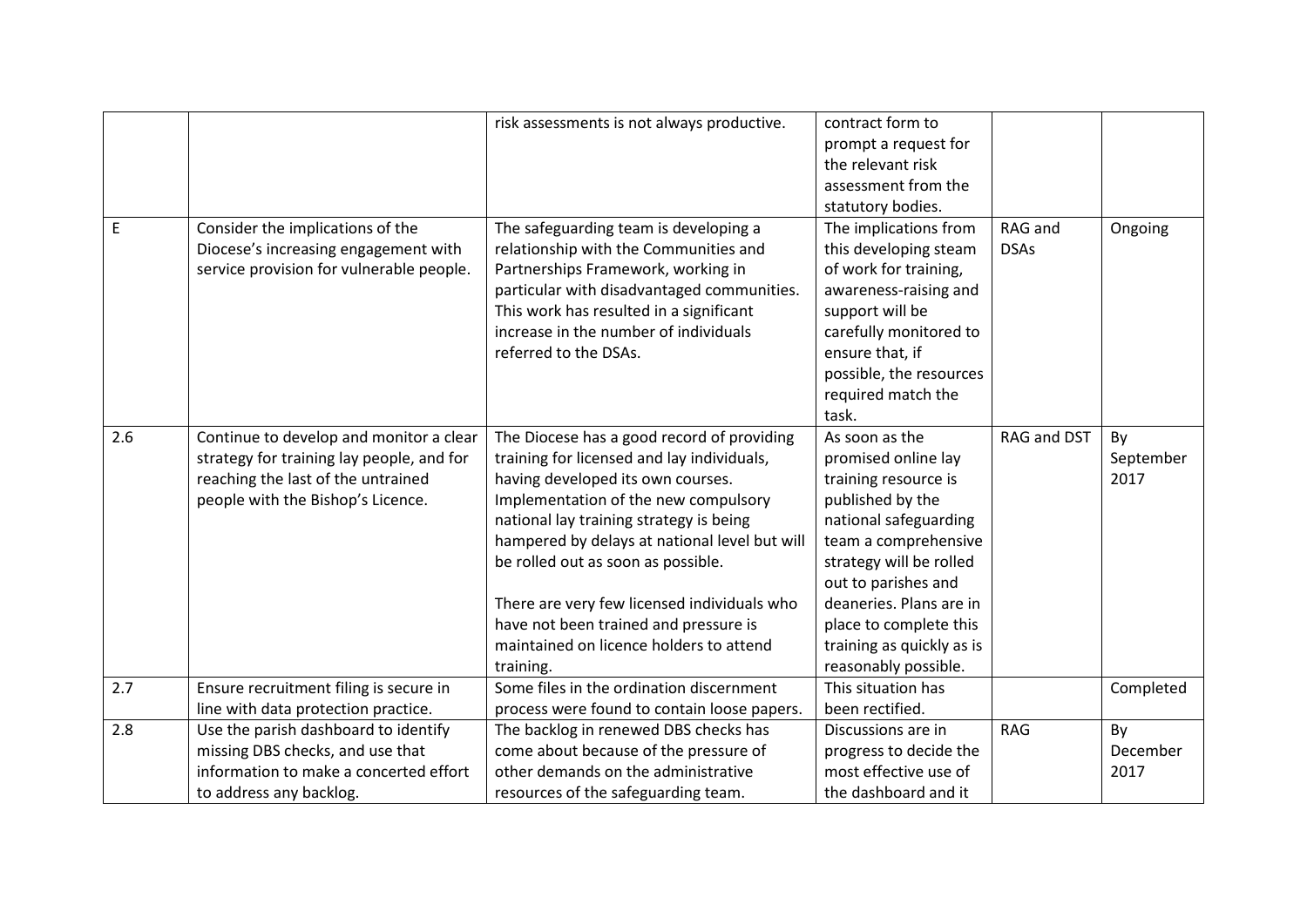|      |                                          |                                               | may be of limited use  |            |           |
|------|------------------------------------------|-----------------------------------------------|------------------------|------------|-----------|
|      |                                          |                                               | in addressing the      |            |           |
|      |                                          |                                               | backlog. A change to   |            |           |
|      |                                          |                                               | the national database  |            |           |
|      |                                          |                                               | system is providing    |            |           |
|      |                                          |                                               | challenges to the      |            |           |
|      |                                          |                                               | introduction of the    |            |           |
|      |                                          |                                               | parish dashboard.      |            |           |
| 2.9  | Consider reviewing the whistle-blowing   | Agreed                                        | We will review the     | Diocesan   | September |
| А    | policy.                                  |                                               | whistle-blowing policy | Secretary  | 2017      |
| B    | Put a complaints policy in place, and/or | Agreed                                        | There is a complaints  | Diocesan   | September |
|      | make it more accessible.                 |                                               | policy but it will be  | Secretary  | 2017      |
|      |                                          |                                               | reviewed to ensure     |            |           |
|      |                                          |                                               | that it meets the      |            |           |
|      |                                          |                                               | needs of the           |            |           |
|      |                                          |                                               | safeguarding context.  |            |           |
| 2.10 | DSMG to consider what formal quality     | Formal quality assurance systems present a    | We are awaiting        | DSMG and   | December  |
|      | assurance systems to implement.          | significant challenge in a federated, largely | developments           | <b>RAG</b> | 2017      |
|      |                                          | volunteer organisation such as the church.    | involving the national |            |           |
|      |                                          |                                               | safeguarding hub to    |            |           |
|      |                                          |                                               | see what advice and    |            |           |
|      |                                          |                                               | recommendations        |            |           |
|      |                                          |                                               | emanate from the       |            |           |
|      |                                          |                                               |                        |            |           |
|      |                                          |                                               | national safeguarding  |            |           |
|      |                                          |                                               | team.                  |            |           |
| 2.11 | Consider involving archdeacons and the   | See 2.1 B above                               |                        |            | Ongoing   |
| Α    | deaneries of Guernsey and Jersey in      |                                               |                        |            |           |
|      | formal safeguarding structures, as per   |                                               |                        |            |           |
|      | 2.1 and 2.3.                             |                                               |                        |            |           |
| B    | Continue the shared endeavour to         | See 2.1 B above                               |                        |            | Ongoing   |
|      | develop commonalities in safeguarding    |                                               |                        |            |           |
|      | culture across the Diocese, and all of   |                                               |                        |            |           |
|      | the Channel Islands.                     |                                               |                        |            |           |